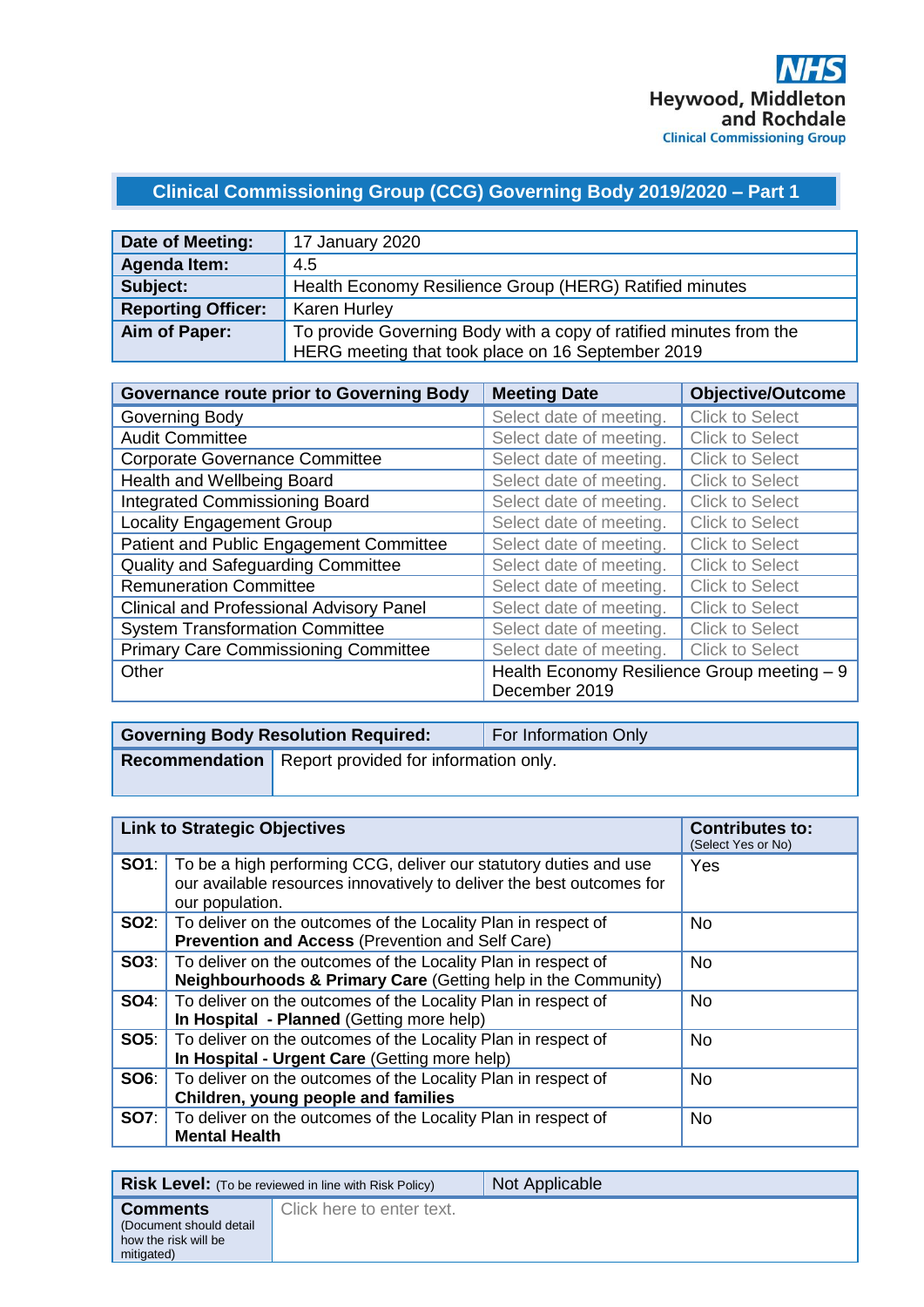| <b>Content Approval/Sign Off:</b>                                 |                                                                  |
|-------------------------------------------------------------------|------------------------------------------------------------------|
| The contents of this paper have been<br>reviewed and approved by: | Director of Operations / Executive Nurse,<br><b>Karen Hurley</b> |
| <b>Clinical Content signed off by:</b>                            | Not applicable                                                   |
| Financial content signed off by:                                  | Not Applicable                                                   |

|                                                       | <b>Completed:</b> |
|-------------------------------------------------------|-------------------|
| Clinical Engagement taken place                       | Not Applicable    |
| Patient and Public Involvement                        | Not Applicable    |
| <b>Patient Data Impact Assessment</b>                 | Not Applicable    |
| Equality Analysis / Human Rights Assessment completed | Not Applicable    |

#### **Executive Summary**

The last Health Economy Resilience Group (HERG) meetings took place on 9 December 2019 when the minutes of the previous meeting held on 16 September 2019 were ratified.

The ratified minutes are attached for information.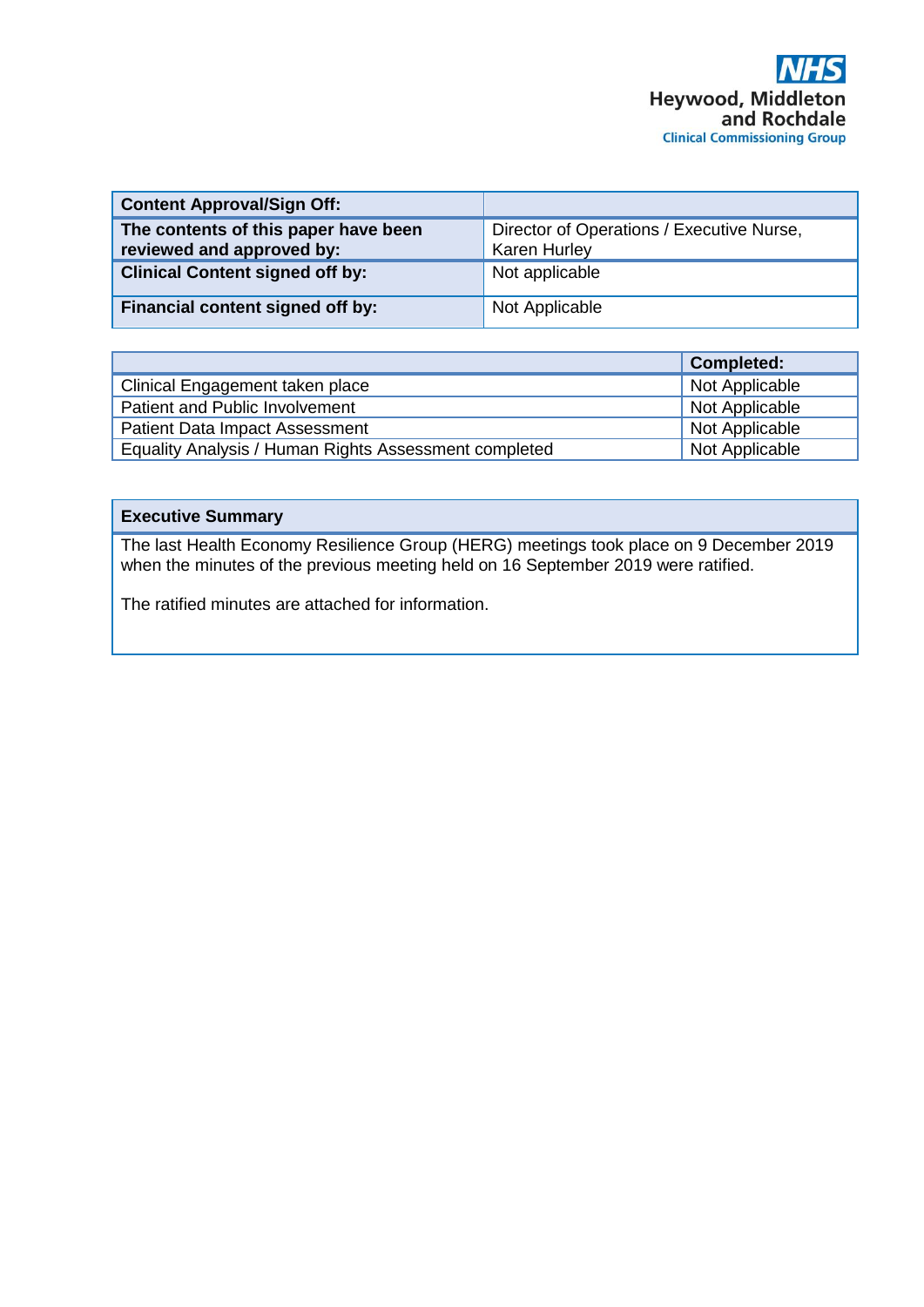### **North East Sector Health Economy Resilience Group (HERG)**

#### **Minutes**

#### Room G10, Number One Riverside, Smith Street, Rochdale, OL16 1XU

## Monday 16 September 2019 (2:30pm-4.30pm)

| <b>Attendees</b>           | Organisation                                              |
|----------------------------|-----------------------------------------------------------|
| Karen Hurley (KH) Chair    | Heywood, Middleton, Rochdale Clinical Commissioning Group |
| Andrew Bidolak (AB)        | <b>Greater Manchester Shared Services (GMSS)</b>          |
| Alan Cain (AC) Minutes     | <b>Greater Manchester Shared Services (GMSS)</b>          |
| Kerry Waterworth (KW)      | <b>GTD Healthcare</b>                                     |
| Kevin Lawler (KL)          | Rochdale Borough Council                                  |
| <b>Richard Convey (RC)</b> | Northern Care Alliance                                    |
| Julie Parker (JP)          | <b>Bury Council</b>                                       |
| Kirsty Wild (KW)           | <b>HMR CCG</b>                                            |
| Suzanne Halligan (SH)      | <b>AGMA CCRU</b>                                          |
| <b>Apologies</b>           |                                                           |
| Gloria Beckett             | Oldham Council, Public Health                             |
| <b>Warren Tuite</b>        | <b>GTD Healthcare</b>                                     |
| Vanessa Lad                | <b>GTD Healthcare</b>                                     |
| Julie Walker               | Civil Contingencies and Resilience Unit                   |

| #              | Item                                                                                                           | <b>Action</b>              |
|----------------|----------------------------------------------------------------------------------------------------------------|----------------------------|
| 1              | Welcome, introduction and apologies                                                                            |                            |
|                | KH welcomed everyone to the meeting and introductions were made.<br>KH noted the apologies received.           |                            |
| $\overline{2}$ | Previous minutes – circulation and accuracy                                                                    |                            |
|                | The minutes of the previous HERG meeting on 24 June 2019 were agreed<br>as accurate.                           |                            |
| 3              | <b>Matters Arising</b>                                                                                         |                            |
|                | 4.1 AB confirmed that he had shared the LHRP minutes from the meeting<br>held on 4 June 2019.                  |                            |
|                | 5.1 KH confirmed that MH had shared the update on the Pennine Care<br>children's services procurement process. |                            |
| 4              | <b>Issues from GM Local Health Resilience Partnership (LHRP)</b>                                               |                            |
|                | 4.1 Update from LHRP meeting on 3 September 2019:                                                              | <b>Action: AB to share</b> |
|                | KH outlined key topics of discussion from the most recent LHRP meeting,                                        | <b>LHRP</b> minutes        |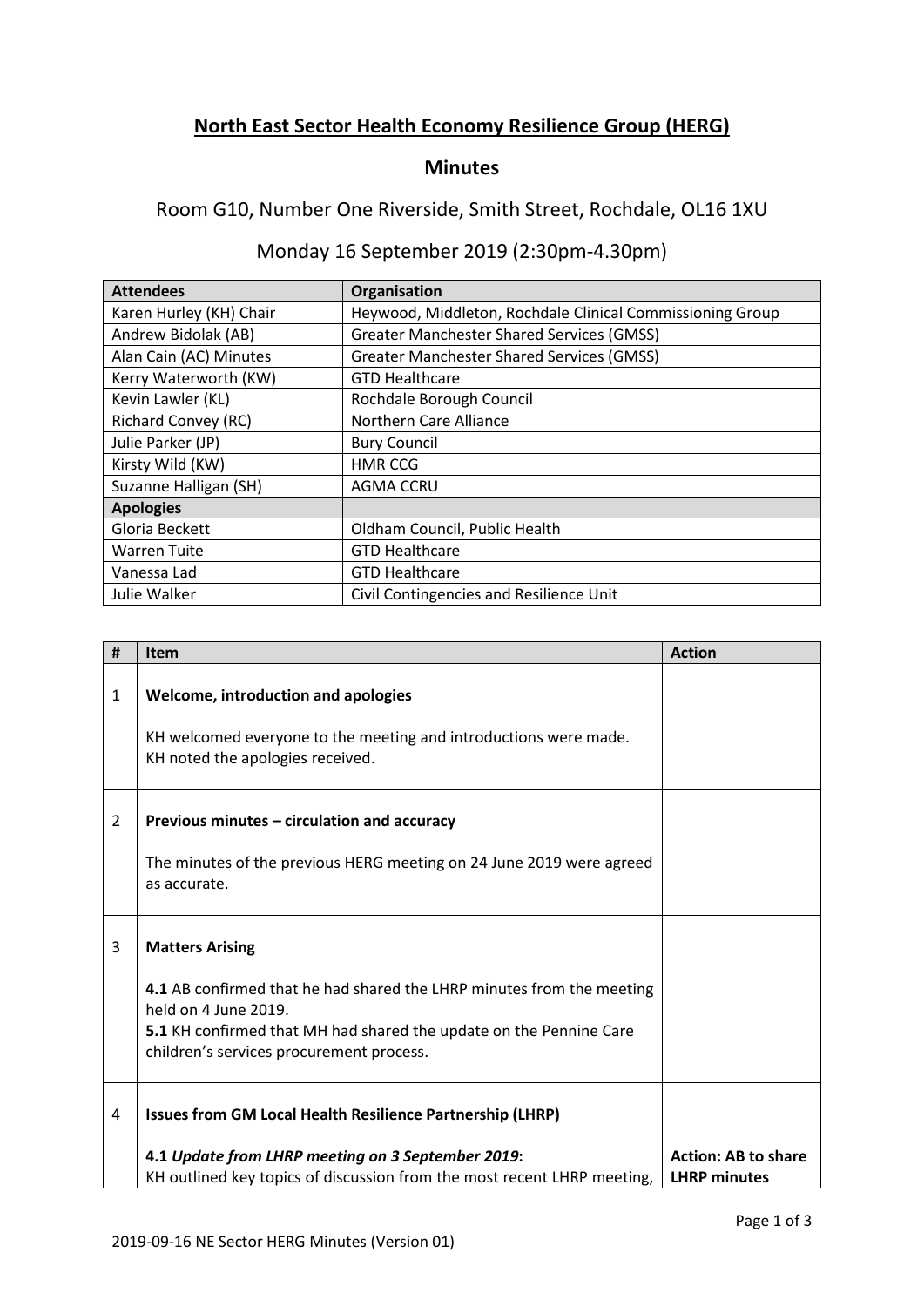| $\pmb{\sharp}$ | Item                                                                                                                                           | <b>Action</b>              |
|----------------|------------------------------------------------------------------------------------------------------------------------------------------------|----------------------------|
|                | (held on 03 September 2019) including: NHS preparations for EU Exit,                                                                           | when these                 |
|                | which were discussed further by the HERG at item 5.1; the Annual Work                                                                          | become available.          |
|                | Plan for 2019-20; the updating of the Local Outbreak Plan in response to                                                                       |                            |
|                | the 2017 Health Protection audit, which was discussed further by the                                                                           |                            |
|                | HERG at item 5.2; Exercise Perseus, which was discussed further by the                                                                         |                            |
|                | HERG at item 7.1; and the 'forward look' from Public Health England that                                                                       |                            |
|                | included information about Middle East Respiratory Syndrome and                                                                                |                            |
|                | 'Australian flu'. GM LHRP members were also sighted on papers from                                                                             |                            |
|                | two other forums, the Greater Manchester Resilience Forum (GMRF) 100<br>Resilient Cities Steering Group and the Resilience Development Group   |                            |
|                | (RDG). The next meeting of the GM LHRP is scheduled for 3rd December                                                                           |                            |
|                | 2019. AB agreed to share LHRP minutes when they became available.                                                                              |                            |
|                |                                                                                                                                                |                            |
| 5              | Risks, threats and developments                                                                                                                |                            |
|                |                                                                                                                                                |                            |
|                | <b>5.1 EU Exit Preparedness:</b>                                                                                                               |                            |
|                | KH outlined the points made by Colin Kelsey on EU Exit preparedness at                                                                         | <b>Action: AC to share</b> |
|                | the last LHRP. KA also provided clarification over the recently leaked Op                                                                      | <b>PowerPoint from</b>     |
|                | Yellowhammer documentation, which contained planning assumptions                                                                               | the NW Regional            |
|                | based on a 'reasonable worst case scenario'. AC provided additional<br>information around the 'multi-layered' approach to EU Exit based on the | <b>EU Exit Workshop.</b>   |
|                | 'six pillars' discussed at the NW Regional EU Exit Workshop in Liverpool.                                                                      |                            |
|                | AB provided further information on an alternative point of entry to the                                                                        |                            |
|                | Channel ports (Hull) for the importation of medicines and medical                                                                              |                            |
|                | devices as discussed at NE Regional EU Exit Workshop in Leeds. SH made                                                                         |                            |
|                | the LHRP aware of an MHCLG Brexit workshop scheduled to take place in                                                                          |                            |
|                | Rochdale on 18 September 2019. AB would also be attending this.                                                                                |                            |
|                | <b>5.2 Local Health Protection Audit review:</b>                                                                                               |                            |
|                | SH outlined work being undertaken by CCRU colleagues in conjunction                                                                            |                            |
|                | with PHE to develop a GM wide exercise to test the Outbreak Plan. This                                                                         |                            |
|                | exercise is planned for February 2020 and would build on the GM                                                                                |                            |
|                | response to the earlier LHRP Health Protection audit. A letter requesting                                                                      |                            |
|                | an update on progress towards areas identified for improvement in the                                                                          |                            |
|                | audit was sent to HERG chairs, Accountable Officers and Directors of                                                                           |                            |
|                | Health on 30 August 2019.                                                                                                                      |                            |
|                | 5.3 System reconfiguration/transformation affecting HERG/EPRR:                                                                                 |                            |
|                | KH outlined the move of adult Community Services from Pennine Care                                                                             |                            |
|                | into Northern Care Alliance. AB confirmed that Salford Royal had been                                                                          |                            |
|                | chosen as the host for Greater Manchester Shared Services.                                                                                     |                            |
|                |                                                                                                                                                |                            |
| 6              | <b>EPRR Core Standards Assurance</b>                                                                                                           |                            |
|                | <b>6.1 EPRR Core Standards:</b>                                                                                                                |                            |
|                | AB confirmed that the Stage 1 (organisational self-assessment) 2019-20                                                                         |                            |
|                | NHS England Core Standards for EPRR assurance process has gone to all                                                                          |                            |
|                | relevant NHS organisations, with submission to CCGs scheduled to take                                                                          |                            |
|                | place by 4 October 2019.                                                                                                                       |                            |